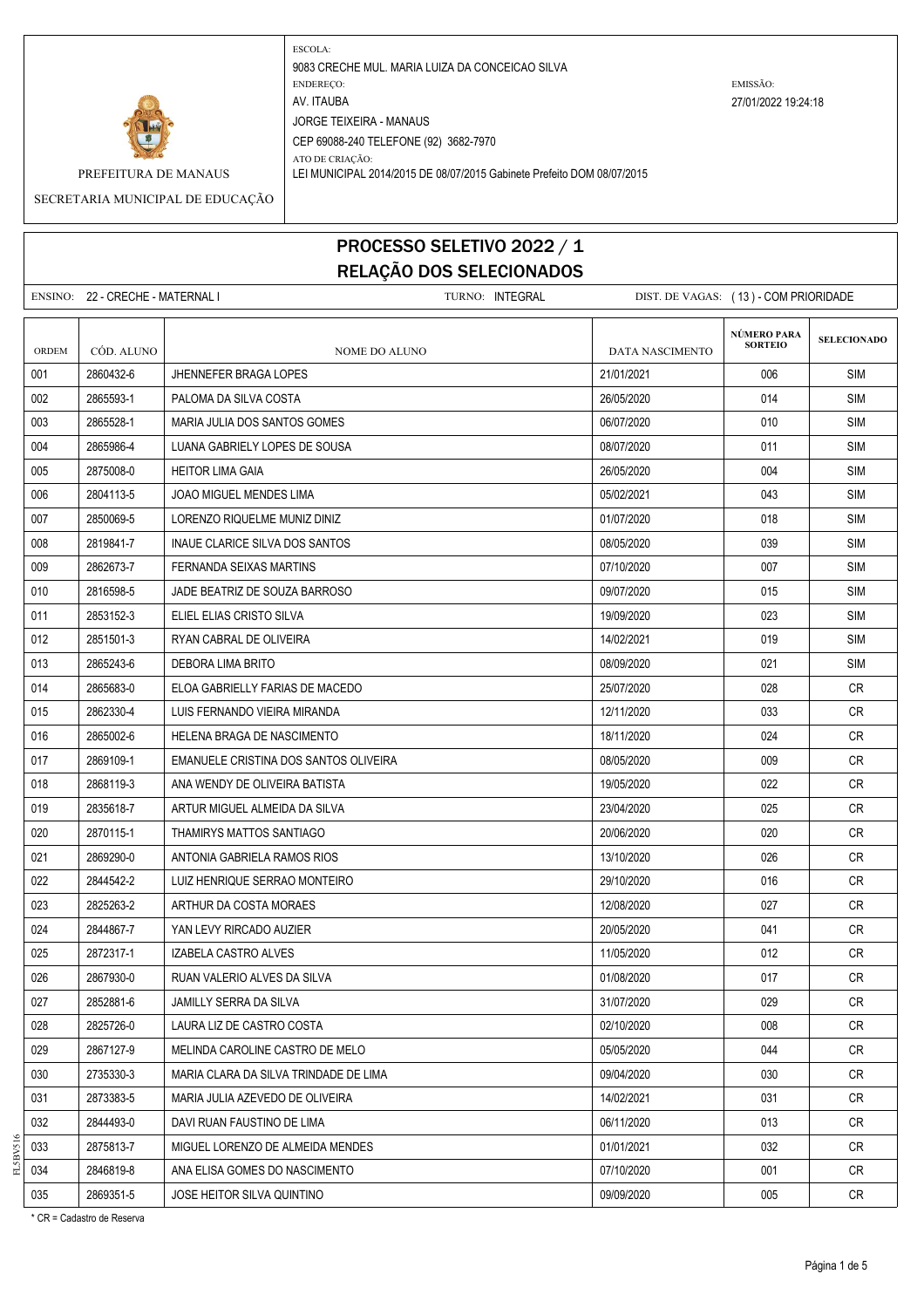

ATO DE CRIAÇÃO:

PREFEITURA DE MANAUS LEI MUNICIPAL 2014/2015 DE 08/07/2015 Gabinete Prefeito DOM 08/07/2015

SECRETARIA MUNICIPAL DE EDUCAÇÃO

## PROCESSO SELETIVO 2022 / 1 RELAÇÃO DOS SELECIONADOS

|       | ENSINO: 22 - CRECHE - MATERNAL I | TURNO: INTEGRAL                    |                 | DIST. DE VAGAS: (13) - COM PRIORIDADE |                    |  |
|-------|----------------------------------|------------------------------------|-----------------|---------------------------------------|--------------------|--|
|       |                                  |                                    |                 |                                       |                    |  |
| ORDEM | CÓD. ALUNO                       | NOME DO ALUNO                      | DATA NASCIMENTO | NÚMERO PARA<br>SORTEIO                | <b>SELECIONADO</b> |  |
| 036   | 2844783-2                        | ARTHUR DE SOUZA                    | 03/08/2020      | 034                                   | CR                 |  |
| 037   | 2869920-3                        | MELINDA ANTONELLA GALUCIO SOUSA    | 11/07/2020      | 035                                   | ${\sf CR}$         |  |
| 038   | 2786127-9                        | PEDRO HENRIQUE SOARES PINHEIRO     | 01/04/2020      | 036                                   | CR                 |  |
| 039   | 2865840-0                        | RIHMENA SOFIA DE FREITAS MARTINS   | 11/07/2020      | 037                                   | CR                 |  |
| 040   | 2875828-5                        | VINICIUS GABRIEL DE OLIVEIRA SOUZA | 09/04/2020      | 038                                   | ${\sf CR}$         |  |
| 041   | 2868239-4                        | JHONAS GABRIEL DE ARAUJO COSTA     | 15/06/2020      | 040                                   | CR                 |  |
| 042   | 2863667-8                        | JOAO MIGUEL OLIVEIRA DA SILVA      | 09/04/2020      | 042                                   | CR                 |  |
| 043   | 2802342-0                        | YUDI DA SILVA OLIVEIRA             | 16/04/2020      | 045                                   | ${\sf CR}$         |  |
| 044   | 2869384-1                        | CARLOS EDUARDO LOPES PIMENTA       | 03/12/2020      | 002                                   | CR                 |  |
| 045   | 2868193-2                        | VALENTINA SANTOS FIRMINO           | 14/04/2020      | 003                                   | ${\sf CR}$         |  |
|       |                                  |                                    |                 |                                       |                    |  |
|       |                                  |                                    |                 |                                       |                    |  |
|       |                                  |                                    |                 |                                       |                    |  |
|       |                                  |                                    |                 |                                       |                    |  |
|       |                                  |                                    |                 |                                       |                    |  |
|       |                                  |                                    |                 |                                       |                    |  |
|       |                                  |                                    |                 |                                       |                    |  |
|       |                                  |                                    |                 |                                       |                    |  |
|       |                                  |                                    |                 |                                       |                    |  |
|       |                                  |                                    |                 |                                       |                    |  |
|       |                                  |                                    |                 |                                       |                    |  |
|       |                                  |                                    |                 |                                       |                    |  |
|       |                                  |                                    |                 |                                       |                    |  |
|       |                                  |                                    |                 |                                       |                    |  |
|       |                                  |                                    |                 |                                       |                    |  |
|       |                                  |                                    |                 |                                       |                    |  |
|       |                                  |                                    |                 |                                       |                    |  |
|       |                                  |                                    |                 |                                       |                    |  |
|       |                                  |                                    |                 |                                       |                    |  |
|       |                                  |                                    |                 |                                       |                    |  |
|       |                                  |                                    |                 |                                       |                    |  |
|       |                                  |                                    |                 |                                       |                    |  |
|       |                                  |                                    |                 |                                       |                    |  |
|       |                                  |                                    |                 |                                       |                    |  |
|       |                                  |                                    |                 |                                       |                    |  |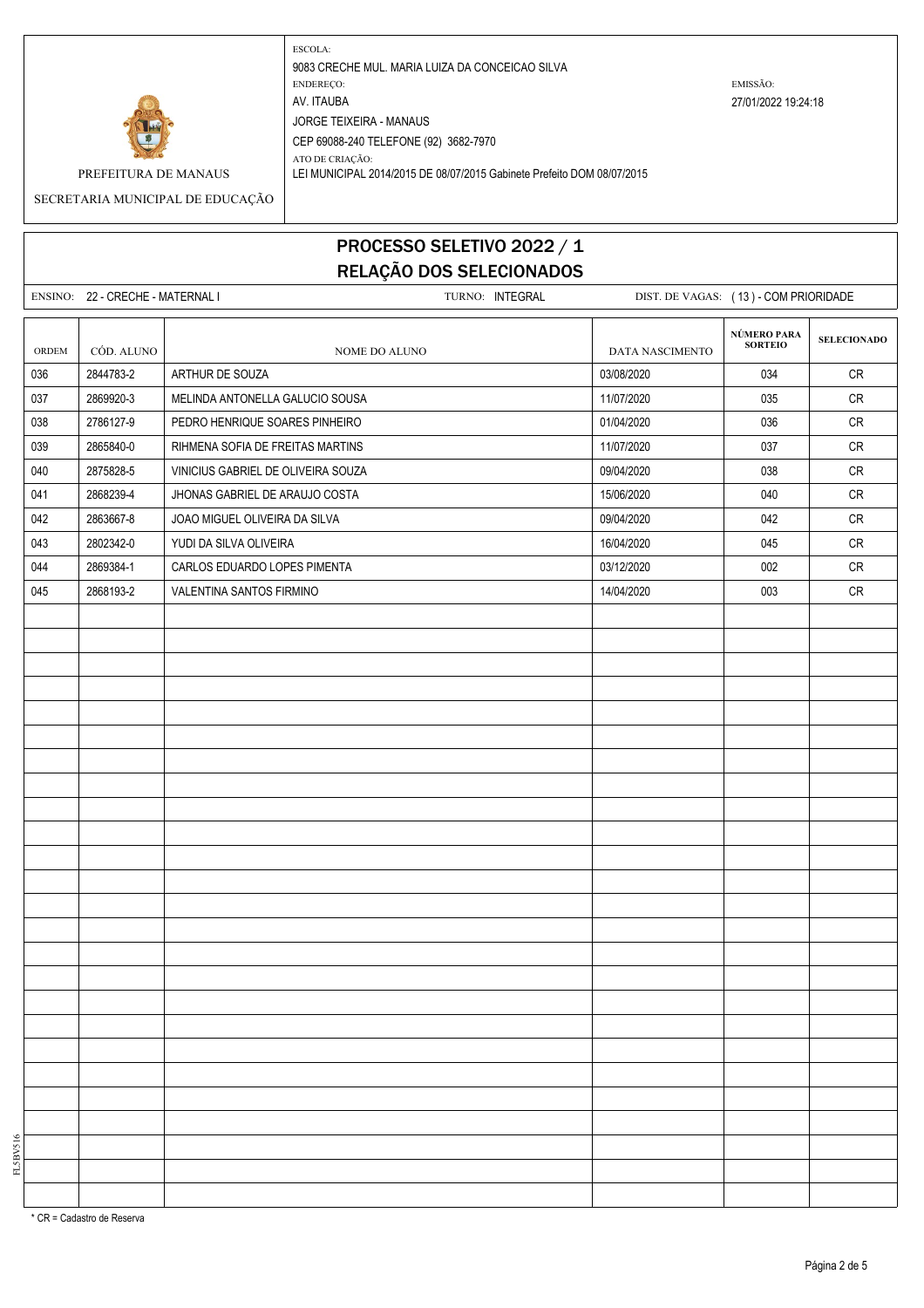

ATO DE CRIAÇÃO: PREFEITURA DE MANAUS LEI MUNICIPAL 2014/2015 DE 08/07/2015 Gabinete Prefeito DOM 08/07/2015

SECRETARIA MUNICIPAL DE EDUCAÇÃO

# PROCESSO SELETIVO 2022 / 1 RELAÇÃO DOS SELECIONADOS

|       | ENSINO: 22 - CRECHE - MATERNAL I |                                     | TURNO: INTEGRAL | DIST. DE VAGAS: (8) - SEM PRIORIDADE |                               |                    |
|-------|----------------------------------|-------------------------------------|-----------------|--------------------------------------|-------------------------------|--------------------|
| ORDEM | CÓD. ALUNO                       | <b>NOME DO ALUNO</b>                |                 | <b>DATA NASCIMENTO</b>               | NÚMERO PARA<br><b>SORTEIO</b> | <b>SELECIONADO</b> |
| 001   | 2827559-4                        | ANNA GABRIELLE NUNES LEAL           |                 | 27/08/2020                           | 030                           | <b>SIM</b>         |
| 002   | 2865392-0                        | NICOLLAS GAEL DE SOUZA GONCALVES    |                 | 25/07/2020                           | 005                           | <b>SIM</b>         |
| 003   | 2867797-8                        | <b>HEITOR DA SILVA COSTA</b>        |                 | 30/12/2020                           | 003                           | <b>SIM</b>         |
| 004   | 2828845-9                        | JOAO MIGUEL VIANA RAMOS             |                 | 16/11/2020                           | 015                           | SIM                |
| 005   | 2869359-0                        | DERICK GAEL CASTRO VERCOSA          |                 | 07/11/2020                           | 069                           | SIM                |
| 006   | 2866928-2                        | JOAO GUILHERME REIS BARBOSA         |                 | 23/10/2020                           | 061                           | <b>SIM</b>         |
| 007   | 2865044-1                        | MAITE MARQUES BARROSO               |                 | 06/05/2020                           | 068                           | SIM                |
| 008   | 2868117-7                        | SALOMAO DE OLIVEIRA BETCEL          |                 | 29/10/2020                           | 042                           | SIM                |
| 009   | 2844367-5                        | <b>MESIAS ZAMORA FERREIRA</b>       |                 | 31/05/2020                           | 047                           | <b>CR</b>          |
| 010   | 2871363-0                        | CLAUDIO RAPHAEL SOUZA DA SILVA      |                 | 06/05/2020                           | 062                           | CR.                |
| 011   | 2871828-3                        | DIOGO RODRIGUES PATRICIO            |                 | 28/11/2020                           | 050                           | CR.                |
| 012   | 2865711-0                        | DERICK RYAN DA SILVA DOS SANTOS     |                 | 05/09/2020                           | 017                           | CR                 |
| 013   | 2875867-6                        | RAGNAR MARTINS DE LIMA CIDRONIO     |                 | 18/08/2020                           | 079                           | CR.                |
| 014   | 2867447-2                        | LAURA LIZ CAVALCANTE LIMA           |                 | 03/12/2020                           | 014                           | CR.                |
| 015   | 2865321-1                        | NICOLE MARICAUA CORREA              |                 | 25/05/2020                           | 052                           | CR                 |
| 016   | 2865252-5                        | <b>JULIA BORGES RODRIGUES</b>       |                 | 08/08/2020                           | 031                           | CR.                |
| 017   | 2866119-2                        | KRISTOFFER FERNANDO MARTINS VIEIRA  |                 | 25/08/2020                           | 016                           | CR.                |
| 018   | 2866587-2                        | SAMUEL MORAES LEAL                  |                 | 12/12/2020                           | 006                           | CR.                |
| 019   | 2868637-3                        | URIAS RAPHAEL SILVA BARROSO         |                 | 09/05/2020                           | 021                           | CR.                |
| 020   | 2871879-8                        | BRYAN VINICIUS DOS ANJOS OLIVEIRA   |                 | 26/11/2020                           | 048                           | <b>CR</b>          |
| 021   | 2853783-1                        | THEO QUEIROZ DA SILVA               |                 | 26/08/2020                           | 043                           | <b>CR</b>          |
| 022   | 2870831-8                        | MURILO DE OLIVEIRA DA SILVA         |                 | 22/04/2020                           | 018                           | CR.                |
| 023   | 2830724-0                        | MARIA VALENTINA MENEZES BOTH        |                 | 02/02/2021                           | 019                           | CR.                |
| 024   | 2869392-2                        | MILENA KITGINGE DE OLIVEIRA QUADROS |                 | 02/08/2020                           | 026                           | CR.                |
| 025   | 2831790-4                        | LUIS BENICIO DE SOUZA BARROS        |                 | 22/07/2020                           | 063                           | <b>CR</b>          |
| 026   | 2868699-3                        | THEO LOURENCO MARQUES CONEGUNDES    |                 | 22/09/2020                           | 027                           | CR                 |
| 027   | 2866235-0                        | WENDY HELOISE CALDEIRA MIRANDA      |                 | 31/08/2020                           | 028                           | CR                 |
| 028   | 2869164-4                        | OTTO BRUNO SOUZA DANTAS             |                 | 08/01/2021                           | 004                           | CR.                |
| 029   | 2865457-9                        | LOUDES DUARTE DOS SANTOS            |                 | 07/05/2020                           | 037                           | CR                 |
| 030   | 2864523-5                        | TOBIAS AGUIAR PAIVA                 |                 | 13/04/2020                           | 008                           | CR                 |
| 031   | 2858495-3                        | AYLAH SARAYU OLIVEIRA SILVA         |                 | 16/05/2020                           | 039                           | CR                 |
| 032   | 2865242-8                        | MARIANNA VALENTINA VIEIRA DE SOUZA  |                 | 30/04/2020                           | 044                           | CR                 |
| 033   | 2865465-0                        | RYAN LUCAS PAIVA SILVA              |                 | 14/10/2020                           | 020                           | CR                 |
| 034   | 2866077-3                        | AMY VALENTINA MACHADO NUNES         |                 | 24/07/2020                           | 022                           | CR                 |
| 035   | 2864859-5                        | ANA CLARA SILVA DE CASTRO           |                 | 29/03/2021                           | 054                           | CR                 |

\* CR = Cadastro de Reserva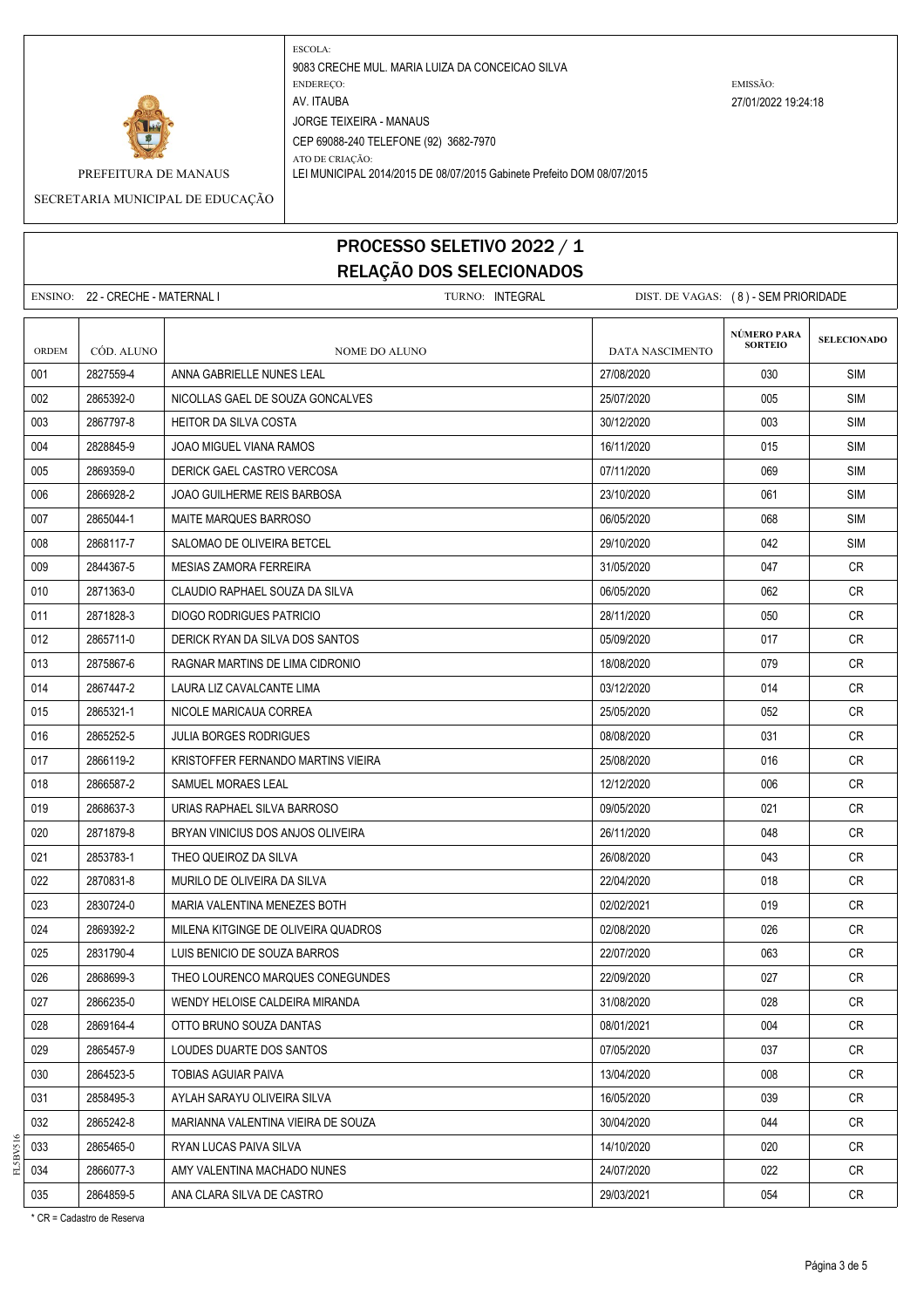

ATO DE CRIAÇÃO: PREFEITURA DE MANAUS LEI MUNICIPAL 2014/2015 DE 08/07/2015 Gabinete Prefeito DOM 08/07/2015

SECRETARIA MUNICIPAL DE EDUCAÇÃO

# PROCESSO SELETIVO 2022 / 1 RELAÇÃO DOS SELECIONADOS

|       | ENSINO: 22 - CRECHE - MATERNAL I |                                         | TURNO: INTEGRAL | DIST. DE VAGAS: (8) - SEM PRIORIDADE |                               |                    |
|-------|----------------------------------|-----------------------------------------|-----------------|--------------------------------------|-------------------------------|--------------------|
| ORDEM | CÓD. ALUNO                       | NOME DO ALUNO                           |                 | <b>DATA NASCIMENTO</b>               | NÚMERO PARA<br><b>SORTEIO</b> | <b>SELECIONADO</b> |
| 036   | 2819431-4                        | LETICIA ZANIQUELLI LIMA MARQUEZ         |                 | 09/12/2020                           | 053                           | CR                 |
| 037   | 2869981-5                        | SALOMAO URIEL RUFINO LIMA               |                 | 14/02/2021                           | 002                           | <b>CR</b>          |
| 038   | 2847582-8                        | THEO MATTHAUS COSTA CARDOSO             |                 | 29/06/2020                           | 007                           | CR                 |
| 039   | 2865176-6                        | BENICIO GABRIEL GOMES DE SOUZA          |                 | 21/08/2020                           | 056                           | CR                 |
| 040   | 2849214-5                        | HELENA CRISTO FERREIRA                  |                 | 22/07/2020                           | 032                           | CR                 |
| 041   | 2873074-7                        | MARIA CLARA MOREIRA DE ARAUJO           |                 | 07/02/2021                           | 046                           | CR.                |
| 042   | 2786786-2                        | <b>JULIA VICTORIA LEITAO POLANIA</b>    |                 | 03/06/2020                           | 055                           | <b>CR</b>          |
| 043   | 2849433-4                        | JOSE LUIZ SALES DE CASTRO               |                 | 30/08/2020                           | 013                           | CR                 |
| 044   | 2836337-0                        | BERNARDO RAMIRES DA CRUZ                |                 | 06/08/2020                           | 029                           | CR                 |
| 045   | 2868938-0                        | ESTEVAO DAVI LIMA DA SILVA              |                 | 15/08/2020                           | 023                           | <b>CR</b>          |
| 046   | 2865877-9                        | ANALU DA SILVA BARBOSA                  |                 | 06/06/2020                           | 009                           | CR                 |
| 047   | 2868894-5                        | DYLAN ADRIEL SOUZA RIBEIRO              |                 | 24/09/2020                           | 078                           | CR                 |
| 048   | 2853465-4                        | ELOISA MONICK TIAGO BATISTA             |                 | 04/11/2020                           | 010                           | <b>CR</b>          |
| 049   | 2865830-2                        | ALICE ISADORA DE OLIVEIRA DAMASCENO     |                 | 06/01/2021                           | 077                           | CR                 |
| 050   | 2776085-5                        | ACSA LOUISE RODRIGUES DA SILVA          |                 | 20/07/2020                           | 049                           | CR                 |
| 051   | 2873910-8                        | JOAO MIGUEL DE OLIVEIRA PERES           |                 | 07/01/2021                           | 012                           | <b>CR</b>          |
| 052   | 2866403-5                        | IZABELLY MATOS DE SOUZA                 |                 | 14/05/2020                           | 024                           | CR.                |
| 053   | 2846714-0                        | GUILHERME COSTA DA SILVA                |                 | 15/07/2020                           | 057                           | CR                 |
| 054   | 2870908-0                        | KRISTIAN RUAN DA SILVA SANTOS           |                 | 27/04/2020                           | 011                           | <b>CR</b>          |
| 055   | 2867404-9                        | LUIZA ANTONELLA FERREIRA MARTINS        |                 | 12/04/2020                           | 066                           | <b>CR</b>          |
| 056   | 2865297-5                        | FLORA GABRIELLA DO VALE BASTOS          |                 | 25/09/2020                           | 051                           | <b>CR</b>          |
| 057   | 2868089-8                        | JACKSON CRHISTOFHE BARROS PINHEIRO      |                 | 06/05/2020                           | 064                           | CR                 |
| 058   | 2844608-9                        | AURORA LIZ RAMOS DOS SANTOS             |                 | 19/01/2021                           | 058                           | <b>CR</b>          |
| 059   | 2827165-3                        | LAURA GABRIELLA BARROSO DOS SANTOS      |                 | 22/09/2020                           | 059                           | <b>CR</b>          |
| 060   | 2865207-0                        | YASMIN BORGES RODRIGUES                 |                 | 08/08/2020                           | 033                           | CR                 |
| 061   | 2873528-5                        | RUAN GUILHERME GIMAQUE DUTRA            |                 | 11/07/2020                           | 041                           | <b>CR</b>          |
| 062   | 2828823-8                        | LUIZ GABRIEL VIANA RAMOS                |                 | 16/11/2020                           | 065                           | <b>CR</b>          |
| 063   | 2871229-3                        | ANTONY AGENOR DOVAL BRANDAO             |                 | 18/11/2020                           | 060                           | CR                 |
| 064   | 2873079-8                        | MARIA LIZ NUNES AZEVEDO                 |                 | 12/11/2020                           | 067                           | <b>CR</b>          |
| 065   | 2814387-6                        | ELOA KATRINE DE CARVALHO FEITOSA PONTES |                 | 02/07/2020                           | 070                           | CR                 |
| 066   | 2866602-0                        | GISELE HADASSA LAUREANO TAVARES         |                 | 11/09/2020                           | 071                           | CR                 |
| 067   | 2860467-9                        | LUIZ CARLOS FONSECA DE SOUZA JUNIOR     |                 | 14/06/2020                           | 025                           | CR                 |
| 068   | 2867183-0                        | HELENA BETHLEM BARROS DE LIMA           |                 | 17/12/2020                           | 036                           | CR                 |
| 069   | 2865601-6                        | LIZ MELO TEIXEIRA                       |                 | 19/11/2020                           | 072                           | CR                 |
| 070   | 2872628-6                        | BERNARDO TEOFILO DELFINO DOS ANJOS      |                 | 14/07/2020                           | 045                           | CR                 |

\* CR = Cadastro de Reserva